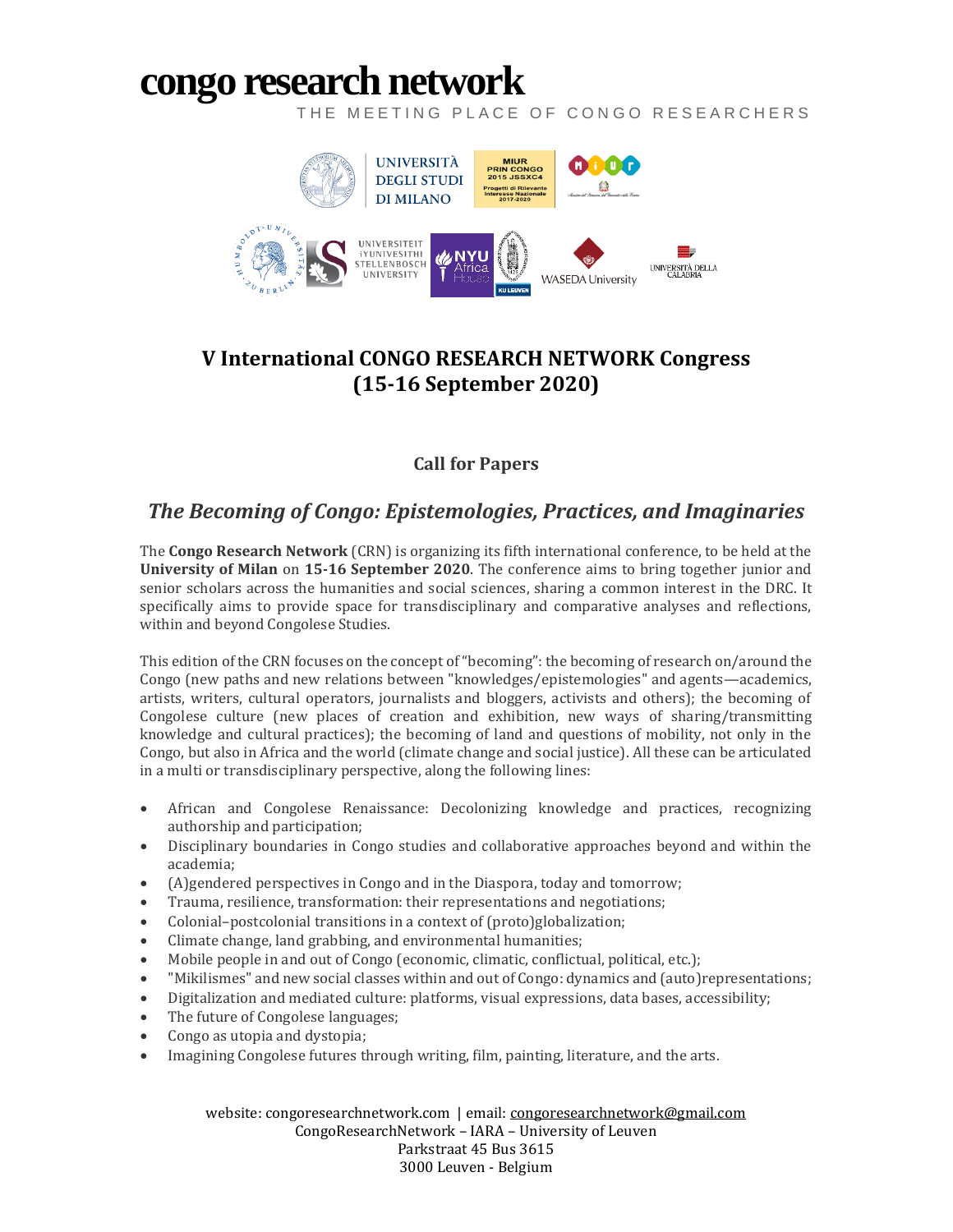## **congo [research](http://congoresearchnetwork.com/) network**

THE MEETING PLACE OF CONGO RESEARCHERS

Panel proposals (title + description of up to 750 words) should be sent to the organizers at [congoresearchnetwork@gmail.com](mailto:congoresearchnetwork@gmail.com) **by 15 February 2020**.

Panel proposals should include at least two agreed papers.

Individual paper proposals (title + abstract of up to 400 words) should be sent to the same email address by **28 February 2020**. Proposals can be written either in French or English. Decisions regarding accepted papers and panels will be sent out to applicants on **20 March 2020**.

Unfortunately, the organizing committee cannot refund participants' travel and accommodation expenses. Participants will also have to pay for their own meals during the conference.

**Keynote address**: **Bambi Ceuppens** (Royal Museum for Central Africa, Belgium), **Nadia Yala Kisukidi** (Paris VIII University, France)

**Closing keynotes: Bogumil Jewsiewicki** (Laval University, Canada) (to be confirmed).

#### **CRN 2020**

**Scientific committee**:

**Livia Apa** (Researcher in African Literatures and Cultures in Portuguese Languages Research Centre for Contemporary Africa, Universty L'Orientale, Naples, Italie)

**Susanne Gehrmann** (professor of African Literatures and Cultures at the Institute for Asian and African Studies at the Humboldt University Berlin, Germany)

**Matthias De Groof** (Researcher in African Studies at Waseda University, Tokyo, Japan)

**Emery Kalema** (Postdoc Fellow at Chair in Historical Trauma and Transformation, Stellenbosch University, Republic of South Africa - Center for the Study of Africa and the African Diaspora (CSAAD) New York University, USA)

**Karin Pallaver** (Associate Professor of African History at the Department of History and Cultures, University of Bologna and President of ASAI, Association of African Studies in Italy)

**Katrien Pype** (Associate Professor of African Cultural Anthropology at the Institute for Anthropological Research in Africa, KU Leuven, Belgium).

**Edoardo Quaretta** (Postdoc Fellow at Chair in Cultural Anthropology, University of Calabria and Turin, Italy)

**Silvia Riva** (Associate Professor in French and Francophone Literatures and Cultures at the University of Milan, Italy)

#### **Organizing Commettee**

Livia Apa, Donato Lacirignola (Doctoral Fellow in African Literature at the University of Milan, Italy), Edoardo Quaretta, Silvia Riva

The CRN Congress will be followed immediately by the 6th biennial **ASAI Conference (Associazione per gli Studi Africani in Italia)** *AFRICA. IN, OUT, ABOUT Historical, political and cultural*